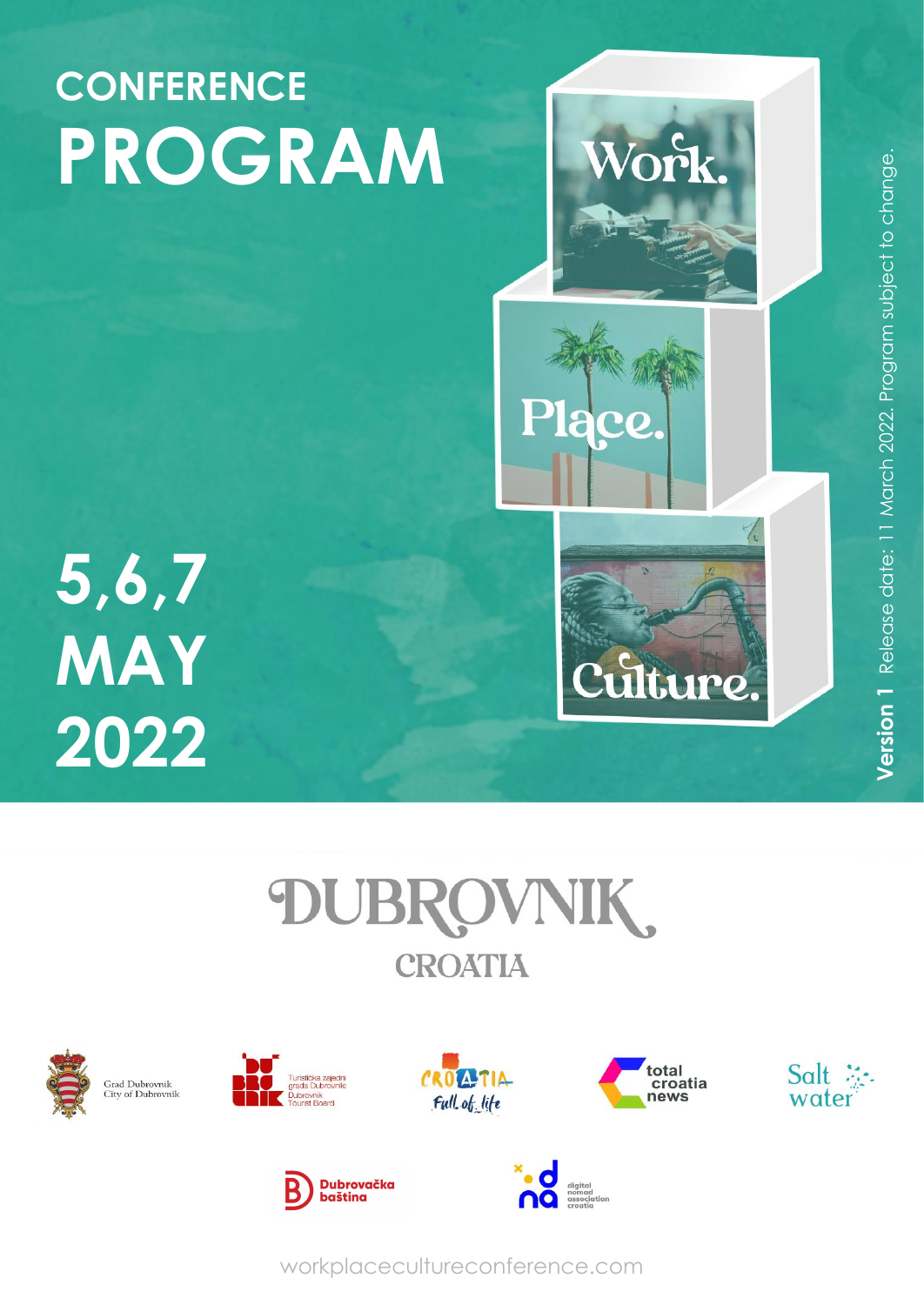| Work.   |
|---------|
| Plące.  |
| Culture |

| <b>BUSINESS</b><br><b>Wednesday 4 May</b>              |                                                                                                                                              |                                                                  |                          |  |  |
|--------------------------------------------------------|----------------------------------------------------------------------------------------------------------------------------------------------|------------------------------------------------------------------|--------------------------|--|--|
| 20:00<br>Welcome networking reception (approx 1.5 hrs) |                                                                                                                                              |                                                                  |                          |  |  |
|                                                        | DAY 1: Thursday 5 May                                                                                                                        | <b>BUSINESS</b>                                                  | <b>GENERAL ADMISSION</b> |  |  |
| 8:00                                                   | Early morning wellbeing session (30 mins)                                                                                                    |                                                                  |                          |  |  |
| 8:30                                                   |                                                                                                                                              | Registration (VENUE: Lazareti Halls, Frana Supila 10, Dubrovnik) |                          |  |  |
| 8:30                                                   | Tea & Coffee Station open                                                                                                                    |                                                                  |                          |  |  |
| 9:15                                                   | Group Photo                                                                                                                                  |                                                                  |                          |  |  |
| 9:25                                                   | Day 1 Livestream starts                                                                                                                      |                                                                  |                          |  |  |
| 9:30                                                   | Keynote 1 - Theme: WORK                                                                                                                      |                                                                  |                          |  |  |
| 9:55                                                   | Q&A                                                                                                                                          |                                                                  |                          |  |  |
| 10:00                                                  | Keynote 2 - Theme: PLACE                                                                                                                     |                                                                  |                          |  |  |
| 10:25                                                  | Q&A                                                                                                                                          |                                                                  |                          |  |  |
| 10:30                                                  | <b>Tea &amp; Coffee Break</b>                                                                                                                |                                                                  |                          |  |  |
| 10:45                                                  | Keynote 3 - Theme: CULTURE                                                                                                                   |                                                                  |                          |  |  |
| 11:15                                                  | Panel 1 - Remote & Global: Diversity, Equity, Inclusion & Belonging (DEIB)                                                                   |                                                                  |                          |  |  |
| 11:45                                                  | Q&A                                                                                                                                          |                                                                  |                          |  |  |
| 12:00                                                  | LUNCH (with online cooking class)                                                                                                            |                                                                  |                          |  |  |
| 13:00                                                  | Win A Workation presentation from the winning team.                                                                                          |                                                                  |                          |  |  |
| 14:15                                                  |                                                                                                                                              | Fireside 1: Business Travel, Remote & Hybrid Policy              |                          |  |  |
| 14:55                                                  | Q&A                                                                                                                                          |                                                                  |                          |  |  |
| 15:00                                                  | Livestream Day 1 ends                                                                                                                        |                                                                  |                          |  |  |
| 15:15                                                  | NetWALLking (Dubrovnik fortress walls - guided and virtual tour)<br>-OR - Sea Kayaking Guided Tour (1.5 hrs). Paddling clothing recommended. |                                                                  |                          |  |  |
| 17:00                                                  | FREE TIME                                                                                                                                    |                                                                  |                          |  |  |
| 18:00                                                  | Panel 2 @ Happy Hour - Business Growth, Burnout & Boundaries                                                                                 |                                                                  |                          |  |  |
| 19:00                                                  | Beach BBQ Dinner, Cooking Class & Entertainment                                                                                              |                                                                  |                          |  |  |
| 22:00                                                  | Day 1 Close.                                                                                                                                 |                                                                  |                          |  |  |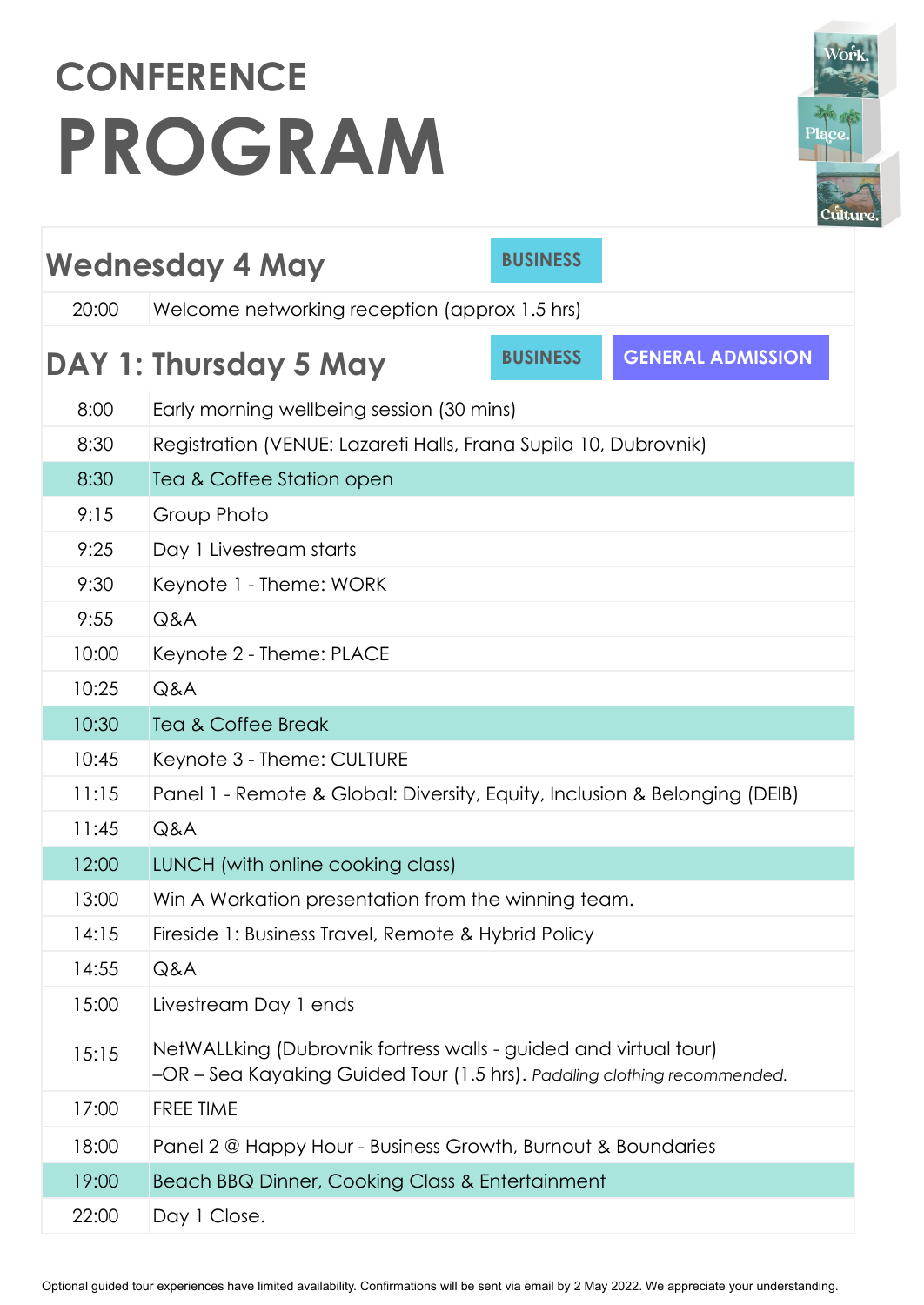|        | Work.   |  |
|--------|---------|--|
| Plące. |         |  |
|        | Culture |  |

|       | DAY 2 Friday 6 May                                                        | <b>BUSINESS</b> | <b>GENERAL ADMISSION</b> |  |
|-------|---------------------------------------------------------------------------|-----------------|--------------------------|--|
| 8:00  | Early Morning Wellbeing Session (30 mins)                                 |                 |                          |  |
| 9:30  | Registration                                                              |                 |                          |  |
| 9:30  | Tea & Coffee station open                                                 |                 |                          |  |
| 9:45  | Group photo                                                               |                 |                          |  |
| 9:55  | Day 2 Livestream starts                                                   |                 |                          |  |
| 10:00 | Keynote 4 - Theme: WORK, PLACE & CULTURE                                  |                 |                          |  |
| 10:25 | Q&A                                                                       |                 |                          |  |
| 10:30 | Fireside 2: Sustainability, Place & Culture                               |                 |                          |  |
| 11:10 | Q&A                                                                       |                 |                          |  |
| 11:15 | <b>Tea &amp; Coffee Break</b>                                             |                 |                          |  |
| 11:30 | Panel 3 - Fishbowl: Eyes on Croatia                                       |                 |                          |  |
| 12:00 | Nomad Trails - Regional Spotlight (Balkans and Mediterranean)             |                 |                          |  |
| 12:15 | Panel 4 - Open Fishbowl: Communities, Movements, Associations & Platforms |                 |                          |  |
| 12:45 | Q&A                                                                       |                 |                          |  |
| 13:00 | <b>LUNCH</b>                                                              |                 |                          |  |
| 14:00 | Destinations                                                              |                 |                          |  |
| 15:00 | Livestream ends                                                           |                 |                          |  |
| 15:00 | FREE TIME -OR- Game of Thrones Tour                                       |                 |                          |  |
| 17:30 | Arrival at Harbour to embark Karaka with klapa welcome                    |                 |                          |  |
| 18:00 | Sunset Cruise aboard Karaka (16th century replica sailing ship)           |                 |                          |  |
| 20:00 | Harbourside Dinner and Entertainment                                      |                 |                          |  |
| 23:00 | Day 2 Close.                                                              |                 |                          |  |